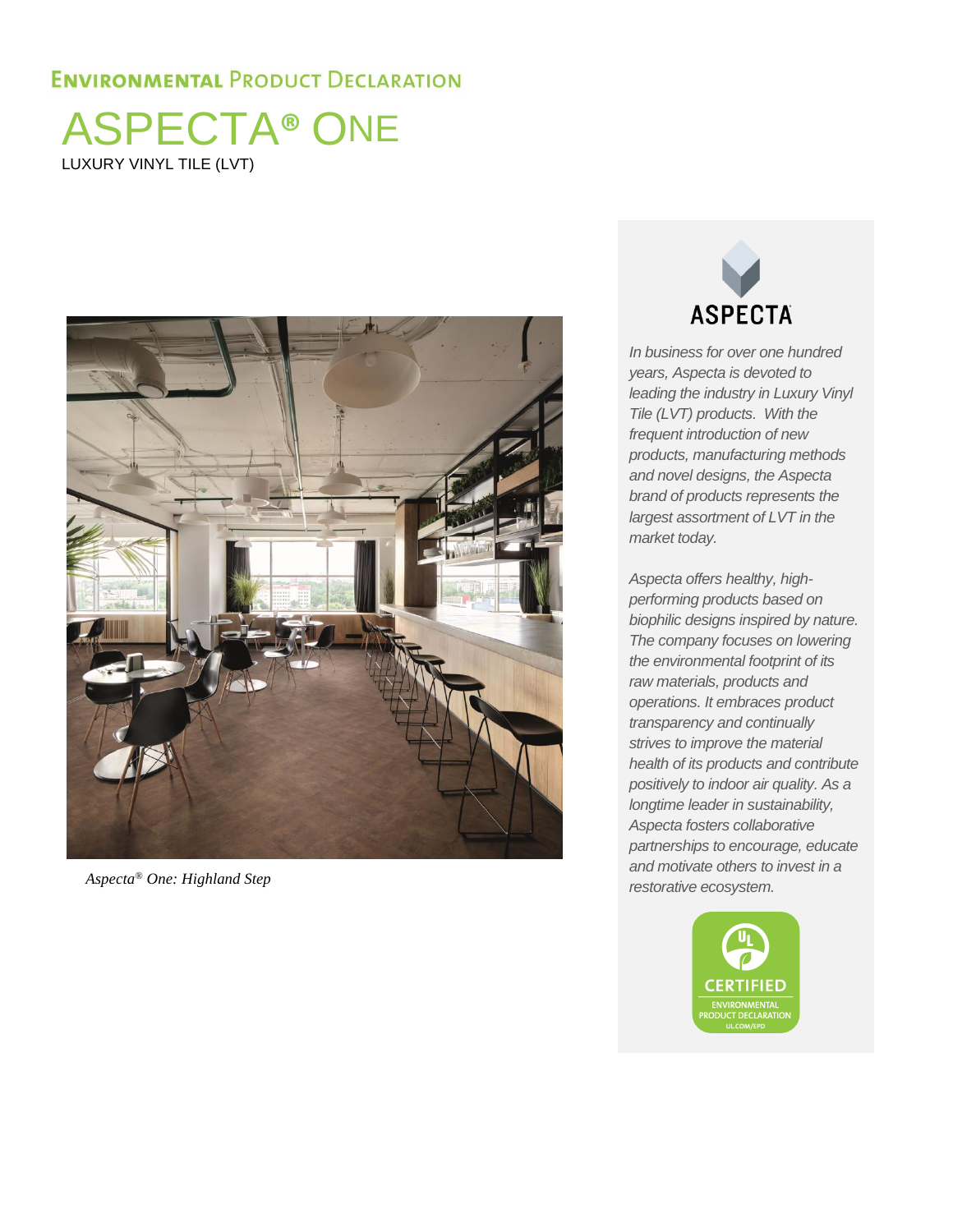

#### **According to ISO 14025 and EN 15804**

This declaration is an Environmental Product Declaration (EPD) in accordance with ISO 14025. EPDs rely on Life Cycle Assessment (LCA) to provide information on a number of environmental impacts of products over their life cycle. Exclusions: EPDs do not indicate that any environmental or social performance benchmarks are met, and there may be impacts that they do not encompass. LCAs do not typically address the site-specific environmental impacts of raw material extraction, nor are they meant to assess human health toxicity. EPDs can complement but cannot replace



tools and certifications that are designed to address these impacts and/or set performance thresholds – e.g. Type 1 certifications, health assessments and declarations, environmental impact assessments, etc. Accuracy of Results: EPDs regularly rely on estimations of impacts, and the level of accuracy in estimation of effect differs for any particular product line and reported impact. Comparability: EPDs are not comparative assertions and are either not comparable or have limited comparability when they cover different life cycle stages, are based on different product category rules or are missing relevant environmental impacts. EPDs from different programs may not be comparable.

| <b>PROGRAM OPERATOR</b>                         | <b>UL Environment</b>                                                                            |                                                  |
|-------------------------------------------------|--------------------------------------------------------------------------------------------------|--------------------------------------------------|
| <b>IDECLARATION HOLDER</b>                      | Metroflor                                                                                        |                                                  |
| <b>IDECLARATION NUMBER</b>                      | 4788116795.101.1                                                                                 |                                                  |
| <b>IDECLARED PRODUCT</b>                        | Aspecta One Luxury Vinyl Tile                                                                    |                                                  |
| <b>REFERENCE PCR</b>                            | IBU Part B PCR for Floor Coverings (2016)                                                        |                                                  |
| <b>DATE OF ISSUE</b>                            | February 16, 2018                                                                                |                                                  |
| <b>PERIOD OF VALIDITY</b>                       | 5 Years                                                                                          |                                                  |
|                                                 | Product definition and information about building physics                                        |                                                  |
|                                                 | Information about basic material and the material's origin                                       |                                                  |
|                                                 | Description of the product's manufacture                                                         |                                                  |
| <b>CONTENTS OF THE</b><br><b>IDECLARATION</b>   | Indication of product processing                                                                 |                                                  |
|                                                 | Information about the in-use conditions                                                          |                                                  |
|                                                 | Life cycle assessment results                                                                    |                                                  |
|                                                 | Testing results and verifications                                                                |                                                  |
| The PCR review was conducted by:                |                                                                                                  | Institut Bauen und Umwelt e.V (IBU)              |
|                                                 |                                                                                                  | <b>PCR Review Panel</b>                          |
|                                                 |                                                                                                  | PCR tested and approved by the SVR               |
| by Underwriters Laboratories<br>$\Box$ INTERNAL | This declaration was independently verified in accordance with ISO 14025<br>$\boxtimes$ EXTERNAL | Grant R. Martin                                  |
|                                                 |                                                                                                  | Grant R. Martin, UL Environment                  |
| ISO 14044 and the reference PCR by:             | This life cycle assessment was independently verified in accordance with                         | Howard Storing                                   |
|                                                 |                                                                                                  | Thomas P. Gloria, Industrial Ecology Consultants |

This EPD conforms with EN 15804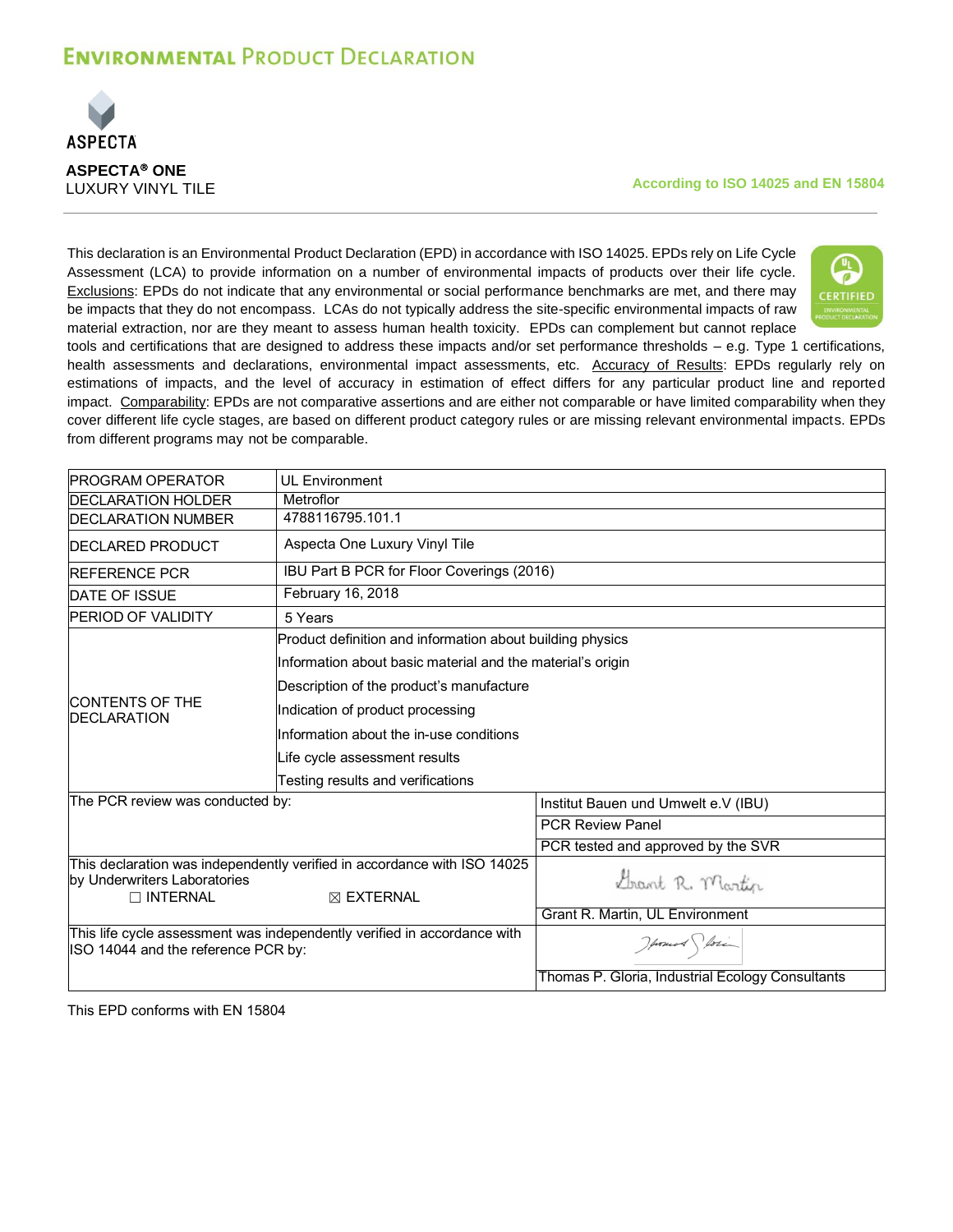

## **Product Description**

### **Product**

The Aspecta<sup>®</sup> One product line has more than 45 trendsetting planks and tiles in styles and colors to suit every design palette. Unique surface embossing patterns create authentic, eye-catching textures that enhance the natural details of the product. Select designs and colors are also available in Aspecta® One's Ornamental Collection, which features wood and stone looks with beautiful overlay designs that provide unique accents. Made using the latest state-of-the-art technology, products are durable, long lasting and have a softer, warmer feel than traditional vinyl products. Aspecta® One has a 2.5mm gauge, 22mil wear layer and a ceramic bead finish and is backed by a 20-year, non-prorated limited commercial warranty and an unparalleled 10-year, prorated labor warranty.

This Environmental Product Declaration (EPD) encompasses all sizes, colors and styles of the Aspecta® One product line. The products meet all industry performance standards and are phthalate-free, formaldehyde-free and made from 100% virgin vinyl. For detailed Aspecta® One product information and technical specifications, please visit [http://www.aspectaflooring.com.](http://www.aspectaflooring.com/)

## **Aspecta® One Luxury Vinyl Tile (LVT)**



## **Range of Applications**

Aspecta® One products are designed to be used in commercial applications, such as: healthcare, education, hospitality, retail and corporate. The product can also be used residentially.

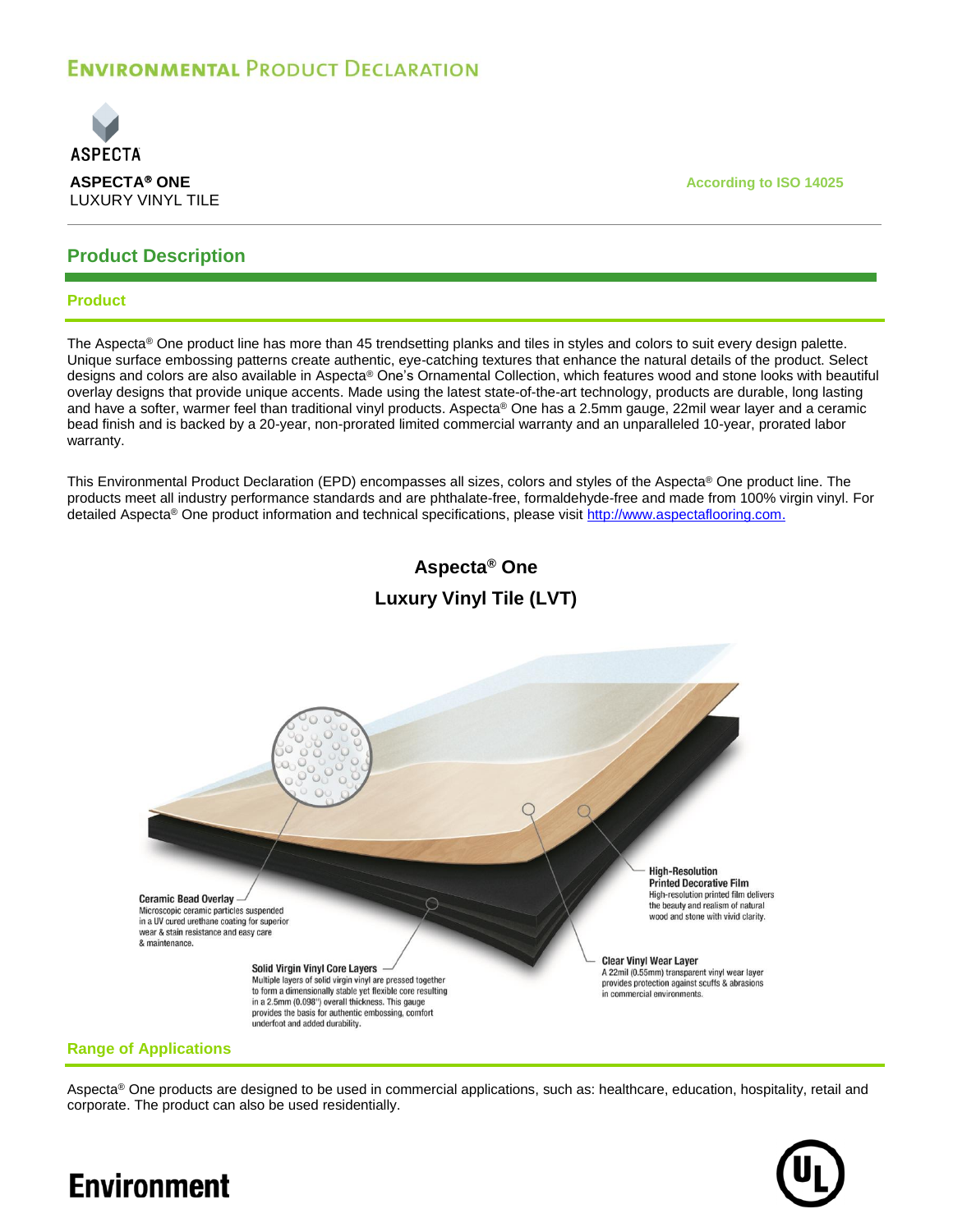

**ASPECTA® ONE According to ISO 14025** 

## **Product Standards and Performance**

### **PHYSICAL PROPERTIES – PLANK AND TILE (DRYBACK)**

| Construction | Solid Vinyl Tile / LVT                                                                         |
|--------------|------------------------------------------------------------------------------------------------|
| Finish       | Urethane Coating with Ceramic Bead Particles                                                   |
| Gauge        | 0.098 inch (2.5mm)                                                                             |
| Wear Laver   | 22 mil (0.55mm)                                                                                |
| Size (Plank) | 4" x 24" (101.6mm x 609.6mm), 7.87" x 48.11" (200mm x 1222mm) and 9" x 60" (228.6mm x 1524 mm) |
| Size (Tile)  | 12" x 36" (304.8mm x 914.4mm), 18" x 18" (457.2mm x 457.2mm) and 24" x 24" (609.6mm x 609.6mm) |
| Warranty     | Product: 20-year non-prorated limited warranty Labor: 10-year prorated limited warrany         |

## **PERFORMANCE STANDARDS**

The Aspecta® One products considered in this EPD meet or surpass the following Technical Specifications:

- ASTM F1700 Standard Specification for Solid Vinyl Floor Tile: Class III, Type B
- EN ISO 10582 Resilient floor coverings Heterogeneous poly(vinyl chloride) floor covering Specifications: The products are classified as Domestic - Heavy (Class 23), Commercial - Heavy (Class 33), Light Industrial - General (Class 42).
- EN 14041 Resilient, textile and laminate floor coverings Essential Characteristics:
	- CE Certification under EN 14041.
	- B<sub>fl</sub>-s1 per EN 13501-1 (Fire classification of construction products and building elements, Part 1: Classification using data from reaction to fire tests) when tested in accordance with EN ISO 9239-1 (Reaction to fire tests for floorings, Part 1: Determination of the burning behaviour using a radiant heat source) and EN ISO 11925-2 (Reaction to fire tests — Ignitability of products subjected to direct impingement of flame, Part 2: Single-flame source test).
	- Content of pentachlorophenol (PCP) < 5ppm per EN 14041.
	- Class E1 Formaldehyde Emission when tested in accordance with EN 717-1, Wood-based panels Determination of formaldehyde release (Part 1: Formaldehyde emission by the chamber method).
	- Class DS Slip Resistance when tested in accordance with EN 13893, Resilient, laminate and textile floor coverings — Measurement of dynamic coefficient of friction on dry floor surfaces.
- US Fire & Smoke Testing
	- Class I per the 2018 International Building Code and NFPA 101 Life Safety Code when tested in accordance with ASTM E648/NFPA 253, Standard Test Method for Critical Radiant Flux of Floor Covering Systems Using a Radiant Heat Energy Source.
	- ≤450 when tested in accordance with ASTM E662/NFPA 258, Standard Test Method for Specific Optical Density of Smoke Generated by Solid Materials.

Please refer to the Aspecta® website [\(www.aspectaflooring.com\)](http://www.aspectaflooring.com/) for additional Technical Data about these products.

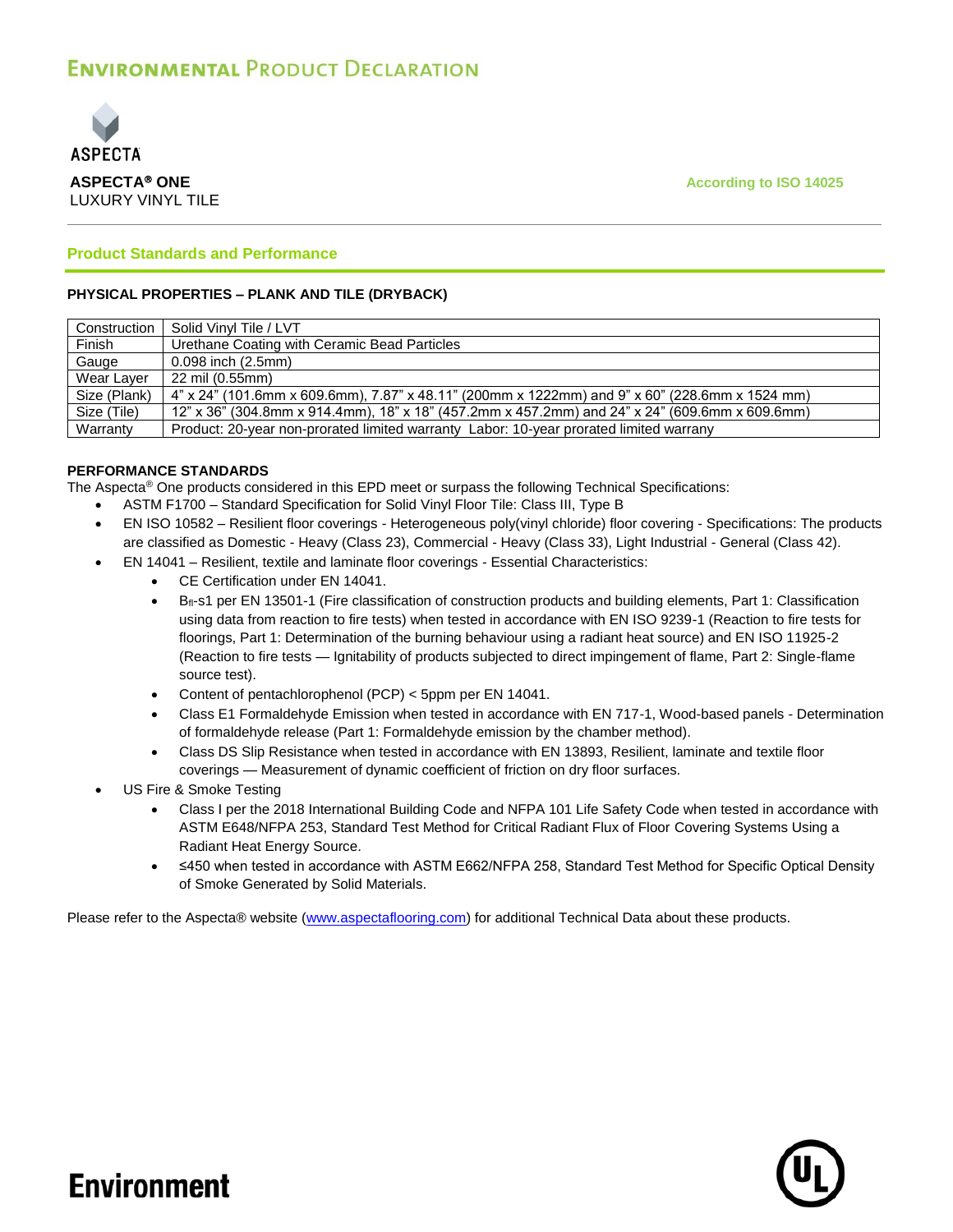

## **Accreditations**

[FloorScore](http://www.aspectaflooring.com/images/uploads/product-documents/AspectaOne_FloorScore_Certificate.pdf)® Indoor Air Quality Certification



[Gold Level Certification](http://www.aspectaflooring.com/images/uploads/product-documents/AspectaOne_NSF-ANSI-332_Gold_Certificate.pdf) NSF/ANSI 332 Sustainability Assessment for Resilient Floor Coverings

Declare. Declare<sup>SM</sup> [Product Label](http://www.aspectaflooring.com/images/uploads/product-documents/AspectaOne_DeclareLabel.jpg)

**[Health Product Declaration 2.1](http://www.aspectaflooring.com/images/uploads/product-documents/AspectaOne_HealthProductDeclaration_HPD.pdf)** 

[Eurofins Indoor Air Comfort -](https://www.eurofins.com/consumer-product-testing/information/ecolabels-quality-labels/indoor-air-comfort-eurofins-certified-products/) Gold Certification

## **Delivery Status**

Aspecta® One products should be acclimated and stored between 65°-85°F (18°-29°C) and 35%-85% RH for 48 hours prior to installation. Products should be installed on a clean, dry, properly prepared floor by a qualified installer. Detailed installation instructions are available at [http://www.aspectaflooring.com.](http://www.aspectaflooring.com/)

### **Base Materials/ Ancillary Materials**

There are no chemicals present in the product that are listed in the Candidate List of Substances of Very High Concern for Authorization (SVHC).

### **Material Content**

The base materials for Aspecta® One products are shown below.

**MATERIAL CONTENT ASPECTA® ONE**

| Component   | <b>Material</b>                     | <b>Amount</b> | <b>Availability</b><br>Renewable Non-Renewable | <b>Recycled</b> | Origin of raw<br>material |
|-------------|-------------------------------------|---------------|------------------------------------------------|-----------------|---------------------------|
| Resin       | Polyvinyl Chloride (100%<br>virgin) | 33%           | Fossil limited                                 |                 | Global                    |
| Filler      | Calcium Carbonate                   | 54%           | Mineral abundant                               |                 | Global                    |
| Plasticizer | <b>DOTP</b>                         | 11%           | Fossil limited                                 |                 | China                     |
| Additives   | Various                             | 3%            | Fossil limited                                 |                 | Global                    |

## **Production of Main Materials**

**Polyvinyl Chloride (PVC)** – (CAS# 9002-86-2) Ethylene derived from petroleum or natural gas is combined with chlorine from salt to produce Ethylene Dichloride (EDC). The EDC is further processed into a gas called Vinyl Chloride Monomer (VCM). During polymerization, the VCM molecules form chains and are converted into a fine white powder - PVC resin.

**Calcium Carbonate** – (CAS# 471-34-1) calcium carbonate or limestone is mined from the earth and used as an inert filler.

**Dioctyl terephthalate (DOTP)** – (CAS# 6422-86-2) is prepared by the reaction of dimethyl terephthalate and 2-ethylhexanol.

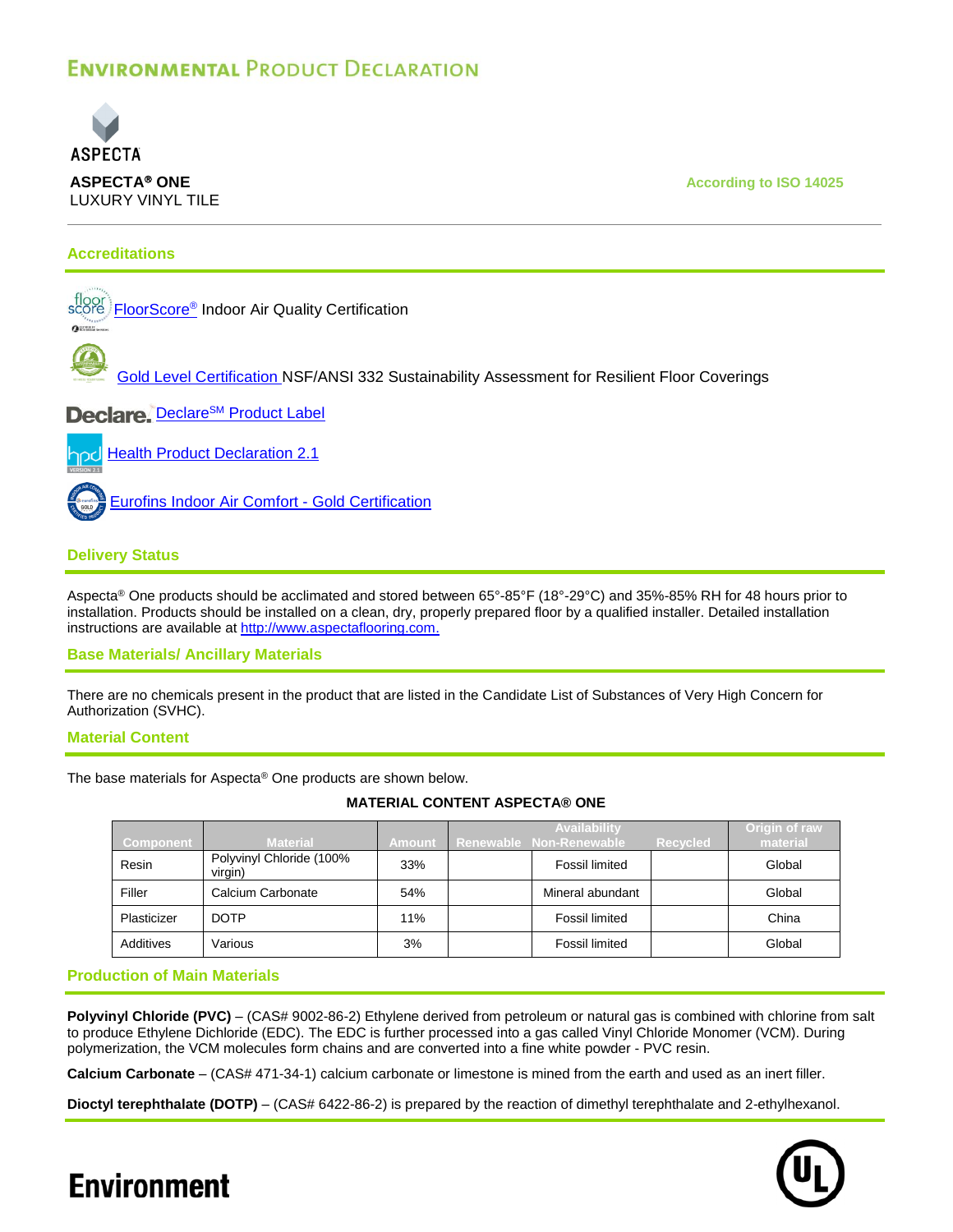

**ASPECTA® ONE According to ISO 14025** 

### **Manufacture**

The manufacturing stage includes raw material extraction, supplier processing, delivery, flooring manufacturing and product packaging. The mixing of materials, laminating of layers, and packaging of the final product are performed at a facility in China. During production, production waste is reduced and recycled.

Energy resources used in the manufacturing process include electricity, natural gas, and steam. The following are included in the manufacturing stage:

- Extraction and processing of raw materials.
- Processing of recycled raw material from previous product systems.
- Generation of energy and water inputs
- Waste creation and processing, including packaging waste.
- Processing of secondary materials
- Energy Recovery (not applicable)
- Transportation up to factory gate.
- Manufacturing of products and co-products
- Manufacturing and use of packaging
	- Production of ancillary materials (not applicable)

## **Environment and Health During Manufacturing**

Aspecta complies with all required environmental, health and safety regulations. Progress is measured and documented in the company's continual improvement program focused on safety, the environment and quality. The manufacturing facility is a "zero waste" facility where all production waste is recycled. Steam used in the process is a by-product from a nearby manufacturer. No process water is used and cooling water is continually recycled. Product trim waste is recycled back into the product. The manufacturing facility carries the following ISO certifications:

- ISO 9001 Quality Management
- ISO 14001 Environmental Management

### **Delivery**

The shipping and transport of products to the jobsite was modeled based on the company's actual production and global customer base.

### **Installation**

This study modeled product installation using 300 grams/square meter of pressure sensitive adhesive and 4.5% installation waste.

## **Packaging**

The vinyl planks are packaged using cardboard, paper and polyethylene film and transported to the installation site.

### **Conditions of Use**

The table below references general maintenance practices used for resilient flooring, including the amount and frequency of water and chemicals used for the purposes of this LCA study. Recommended maintenance includes daily vacuuming or dust mopping and weekly damp mopping with a pH neutral cleaner. Aspecta® One has a "no wax" finish, therefore, no floor finish or floor wax is required. Aspecta<sup>®</sup> One's recommended maintenance instructions can be found at [http://www.aspectaflooring.com.](http://www.aspectaflooring.com/)

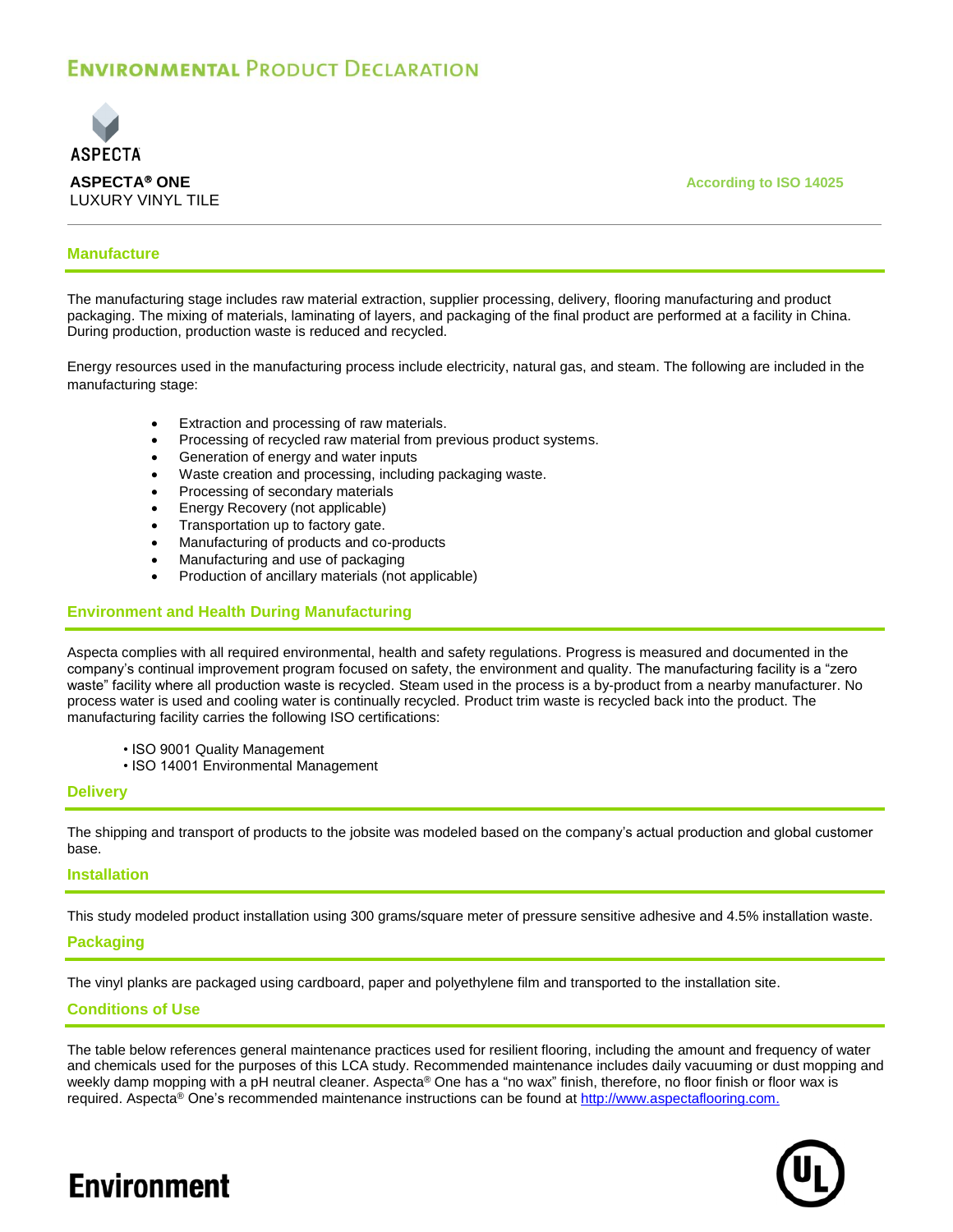

### **Product Maintenance**

| <b>Name</b>                  | <b>ASPECTA®</b><br><b>ONE</b> | <b>Unit</b>            |
|------------------------------|-------------------------------|------------------------|
| Dust mop frequency           | daily                         |                        |
| Damp mop / neutral cleaner   | weekly                        |                        |
| Spray buff / finish restorer | monthly                       |                        |
| Detergent use                | 0.124                         | $L/m^2/yr$             |
| Electricity use              | 0.025                         | kWh/m <sup>2</sup> /yr |
| Finish use                   | 0.22                          | $L/m^2/yr$             |
| Finish Remover use           | 0.041                         | $L/m^2/yr$             |
| Water use                    | 6.2                           | $L/m^2/yr$             |

## **Environment and Health During Use**

Aspecta® One flooring products are certified in the FloorScore® program for indoor air quality and comply with the VOC emission requirements outlined in the California Department of Public Health (CDPH) Standard Method v1.2-2017 (California Section 01350), effective April 1, 2017. The product's measured concentration of Total Volatile Organic Compounds (TVOCs) is ≤ 0.5 mg/m<sup>3</sup> (and is in compliance with the CDPH Standard Method v1.2-2017). Installation adhesives recommended for use with ASPECTA® ONE also comply with the CDHP Standard Method v1.2-2017, California Section 01350 and the requirements of the SCAQMD Rule 1168.

#### **Reference Service Life**

A Referenced Service Life (RSL) of 30 years was utilized to remain consistent with the industry average RSL referenced in the Resilient Floor Covering Institute's (RFCI's) Environmental Product Declaration (EPD) for vinyl tile.

#### **Extraordinary Effects**

There are no extraordinary effects pertaining to fire, water or mechanical. Performance and fire information is in the Product Standards and Performance section above.

### **Re-Use Phase**

If damaged, any plank or tile can be replaced. No impacts were calculated because replacement is performed infrequently on an "as needed" basis. There is no re-use scenario for paper and cardboard used for packaging. However, they can be recycled.

### **Disposal**

In the United States, Aspecta® One products can be recycled in the company's *Revise* [reclamation program.](http://www.aspectaflooring.com/sustainability/revise-floor-reclamation-program/) Upon approval, products free of contamination can be returned for reclamation. Customers can email [recycle@metroflorcorp.com](mailto:recycle@metroflorcorp.com) or contact the company's Customer Service department for details of the program. Although the product and packaging can be recycled, for the purposes of this study and to remain conservative, one hundred percent of the product and packaging was modeled as being disposed of in a landfill.

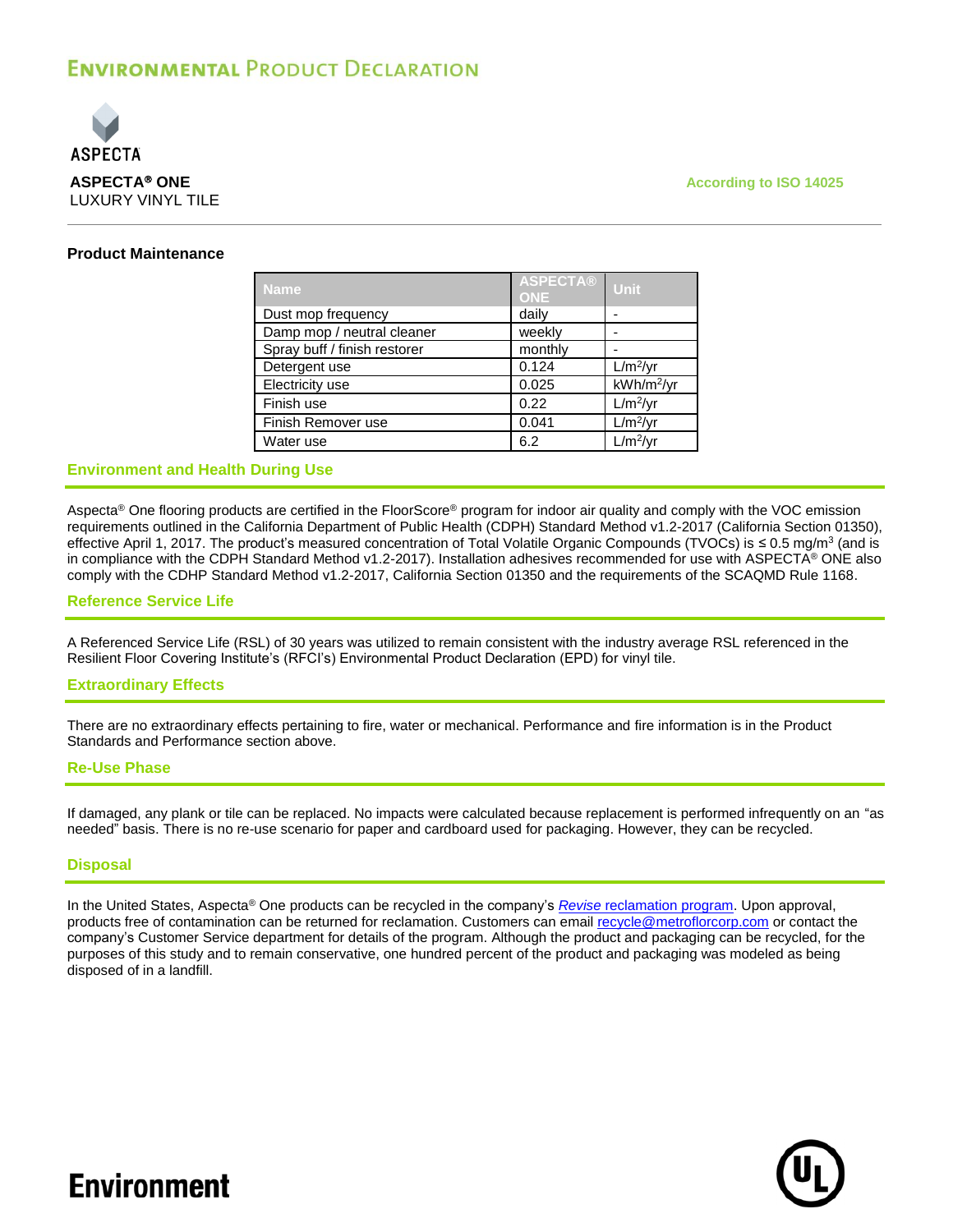

## **Life Cycle Assessment: Calculation Rules**

### **Declared Unit**

The functional unit according to the PCR is 1  $m<sup>2</sup>$  of finished flooring for the referenced service life of 30 years.

| Name                      | <b>ASPECTA®</b> |    |
|---------------------------|-----------------|----|
| Declared Unit             |                 | m∸ |
| Conversion factor to 1 kg | 0.2253          | -  |

## **System Boundary**

This particular LCA is a Cradle-to-Grave study. A summary of the life cycle stages included in this LCA is presented in the following table.

| <b>Module</b><br><b>Name</b> | <b>Description</b>                              | <b>Analysis</b><br><b>Period</b> | <b>Summary of Included Elements</b>                                                                                                |
|------------------------------|-------------------------------------------------|----------------------------------|------------------------------------------------------------------------------------------------------------------------------------|
| A <sub>1</sub>               | Product Stage:<br><b>Raw Material</b><br>Supply | 2015                             | Raw Material sourcing and processing as defined by secondary data.                                                                 |
| A2                           | Product Stage:<br>Transport                     | 2015                             | Shipping from supplier to manufacturing site. Fuel use requirements<br>estimated based on product weights and estimated distance.  |
| A3                           | Product Stage:<br>Manufacturing                 | 2015                             | Energy, water and material inputs required for manufacturing products<br>from raw materials. Packaging Materials included as well. |
| A4                           | Construction<br>Process Stage:<br>Transport     | 2015                             | Shipping from manufacturing site to project site. Fuel use requirements<br>estimated based on product weights and mapped distance. |
| A <sub>5</sub>               | Construction<br>Process Stage:<br>Installation  | 2015                             | Installation and packaging material waste.                                                                                         |
| <b>B1</b>                    | Use Stage: Use                                  | N/A                              | Use of the product.                                                                                                                |
| <b>B2</b>                    | Use Stage:<br>Maintenance                       | N/A                              | Cleaning energy, water, and materials, including refinishing the<br>product.                                                       |
| B <sub>3</sub>               | Use Stage:<br>Repair                            | N/A                              | Materials and energy required to repair the product.                                                                               |
| <b>B4</b>                    | Use Stage:<br>Replacement                       | N/A                              | Total materials and energy required to manufacture a replacement.                                                                  |
| <b>B5</b>                    | Use Stage:<br>Refurbishment                     | N/A                              | Materials and energy required to refurbish the product.                                                                            |
| B <sub>6</sub>               | Operational<br><b>Energy Use</b>                | N/A                              | Energy not required for use.                                                                                                       |
| <b>B7</b>                    | Operational<br>Water Use                        | N/A                              | Water not required for use.                                                                                                        |
| C <sub>1</sub>               | EOL:<br>Deconstruction                          | 2015                             | No inputs required for deconstruction.                                                                                             |
| C <sub>2</sub>               | EOL: Transport                                  | 2015                             | Shipping from project site to landfill. Fuel use requirements estimated<br>based on product weight and mapped distance.            |
| C <sub>3</sub>               | EOL: Waste<br>Processing                        | 2015                             | Waste processing not required. All waste can be processed as is.                                                                   |
| C <sub>4</sub>               | EOL: Disposal                                   | 2015                             | Assumes all products are sent to landfill. Landfill impacts modeled<br>based on secondary data.                                    |
| D                            | Benefits beyond<br>system                       | N/A                              | Module Not Declared                                                                                                                |

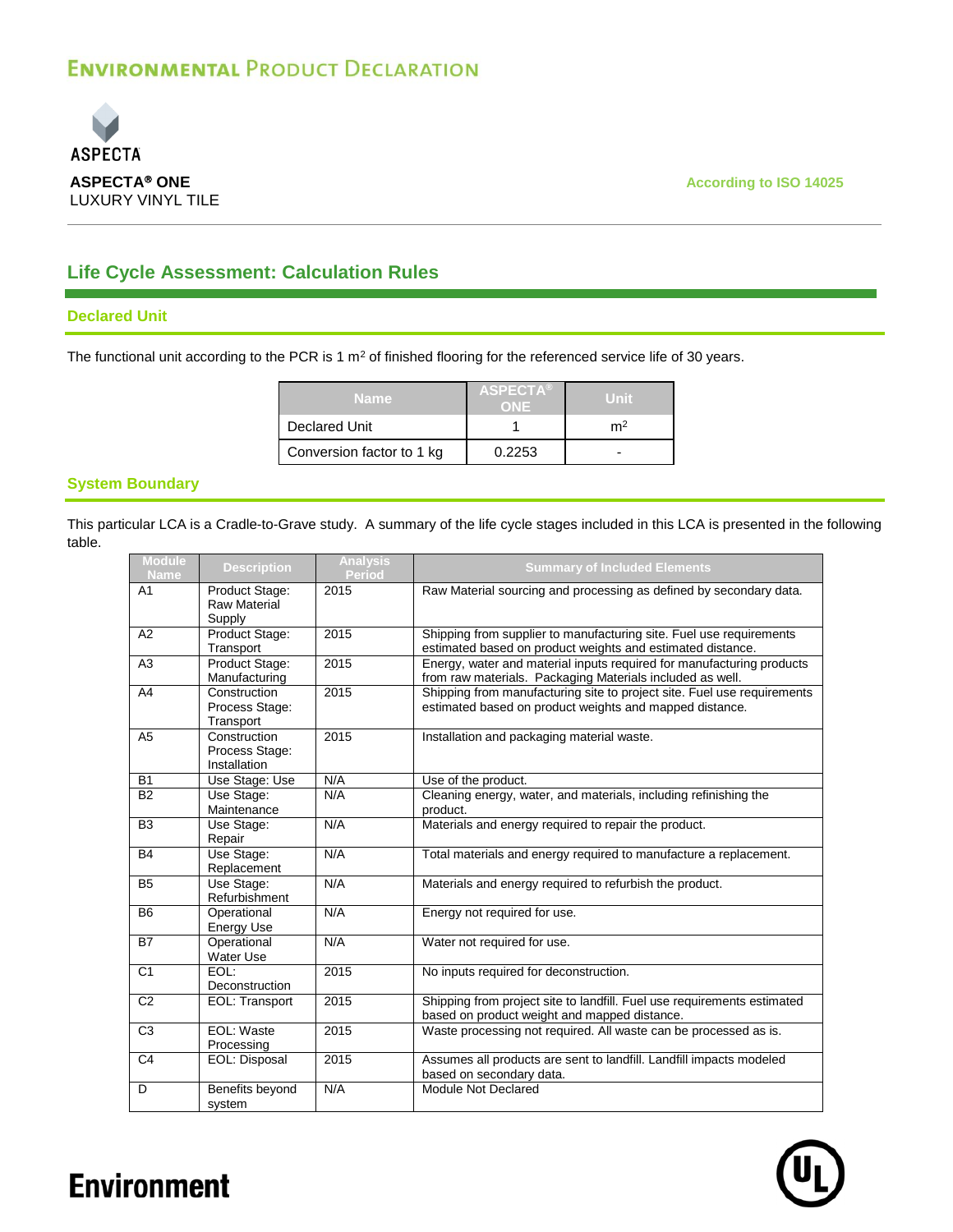

### **Estimates and Assumptions**

Landfilling at End of Life – All products and packaging was considered to be landfilled at end of life.

Installation Tools – Accessory materials, such as, trowels, may be required, athough they are not included in the study as these are multi-use tools and the impacts per declared unit are considered negligible.

### **Cut-off Criteria**

All inputs in which data was available were included. Material inputs greater than 1% (based on total mass of the final product) were included within the scope of analysis. Material inputs less than 1% were included if sufficient data was available to warrant inclusion and/or the material input was thought to have significant environmental impact. Cumulative excluded material inputs and environmental impacts are less than 5% based on total weight of the functional unit. Some material and energy inputs may have been excluded within the GaBi datasets used for this project. All GaBi datasets have been critically reviewed and conform to the exclusion requirement of the PCR. No hazardous and toxic releases are released from the facility.

### **Background Data**

All background data was sourced from GaBi databases. GaBi version 7.3.3.153 was used to complete the assessment.

#### **Data Quality**

#### Geographical Coverage

The geographical scope of the manufacturing portion of the life cycle is a facility in China. All primary data were collected from this location. The geographic coverage of primary data is considered excellent.

The geographical scope of the raw material acquisition is global, primarily China, while the scope of customer distribution, site installation and use portions of the life cycle is global. Locations and shipping distance values were determined through the analysis of purchasing and sales data using GIS mapping software. This data is considered very good.

Disposal and end-of-life geographic coverage (i.e. site of disposal location) was assumed based on research relating to the average distance someone lives from a landfill. This data is considered good.

#### Time Coverage

Primary data were provided by Aspecta associates and represent all information from Aspecta's facilities for calendar year 2016. Using 2016 data meets the PCR requirements. Time coverage of this data is considered very good.

Data necessary to model cradle-to-gate unit processes was sourced from thinkstep LCI datasets. Time coverage of the GaBi datasets varies from approximately 2010 to present. All datasets rely on at least one 1-year average data. Overall time coverage of the datasets is considered good and meets the requirement of the PCR that all data be updated within a 10-year period. The specific time coverage of secondary datasets can be referenced in the section titled "Generic Data."

#### Technological Coverage

Primary data provided by Metroflor is specific to the technology that the company uses in manufacturing their product. It is site specific and considered of good quality. It is worth noting that the energy and water used in manufacturing the product includes overhead energy such as lighting, heating and sanitary use of water. Sub-metering was not available to extract process only energy and water use from the total energy use. Sub-metering would improve the technological coverage of data quality. Data necessary to model cradle-to-gate unit processes was sourced from GaBi LCI datasets. Technological coverage of the datasets is considered good relative to the company's actual supply chain. While improved life cycle data from suppliers would improve technological coverage, the use of lower quality generic datasets does meet the goal of this LCA.

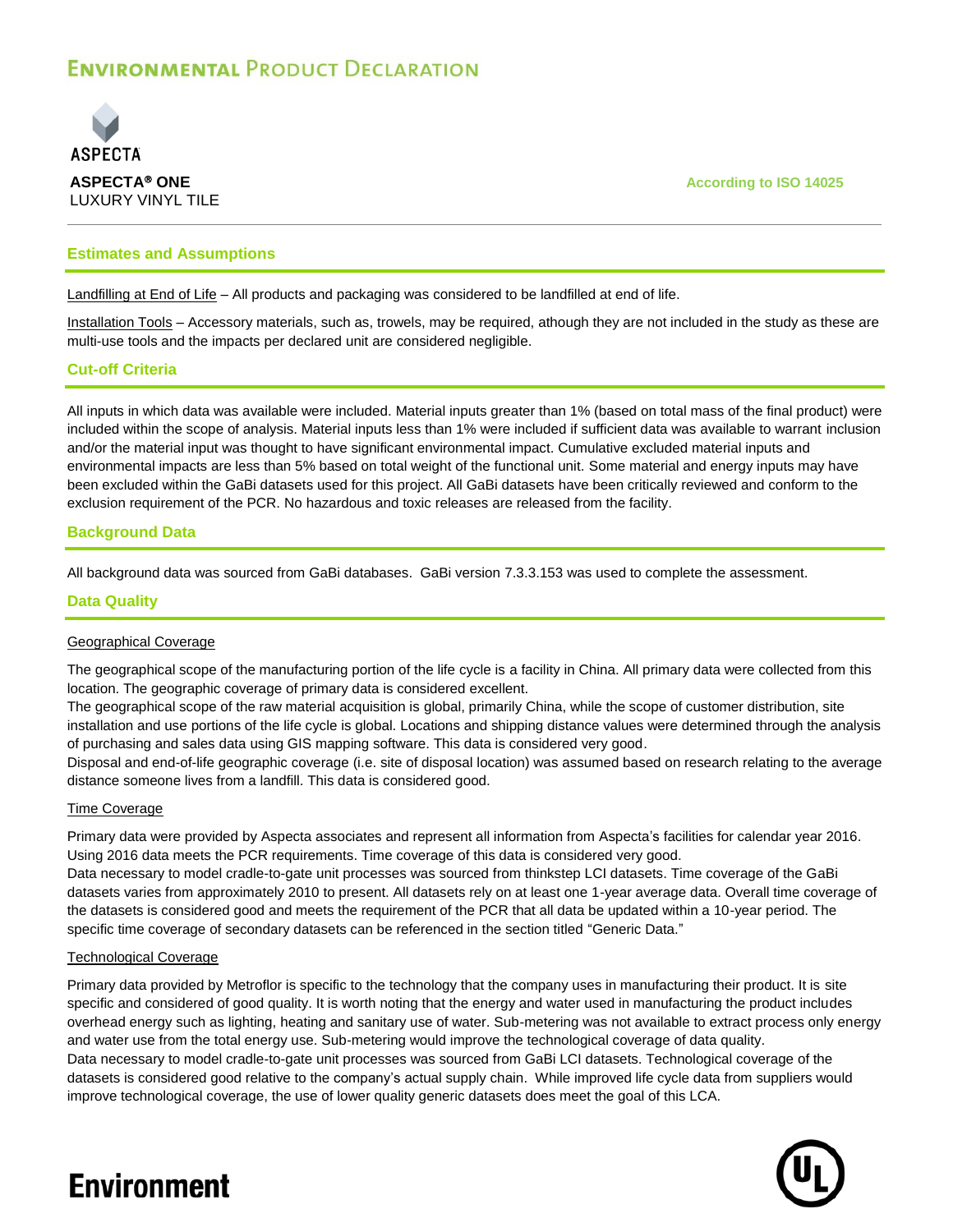

## **Allocation**

General principles of allocation were based on ISO 14044. Where possible, allocation was avoided. When allocation was necessary it was done on a physical mass basis.

## **LCA: Scenarios and Additional Technical Information**

The following technical information is a basis for the declared modules and can be used for developing specific scenarios in the context of a building assessment. All indicated values refer to the declared functional unit.

| <b>Name</b>                            | <b>ASPECTA®</b><br><b>ONE</b> | Unit    |
|----------------------------------------|-------------------------------|---------|
| A4: Transport to the construction site |                               |         |
| Truck - Fuel Utilization               | 42                            | L/100km |
| Truck - Distance                       | 441                           | km      |
| <b>Truck - Capacity Utilization</b>    | 76                            | $\%$    |
| Ship - Fuel Utilization                | 16,437                        | L/100km |
| Ship - Distance                        | 18,729                        | km      |
| Ship - Capacity Utilization            | 48                            | %       |
| Train - Fuel Utilization               | 823                           | L/100km |
| Train - Distance                       | 149                           | km      |
| Train - Capacity Utilization           | 67                            | %       |
| A5: Installation in the building       |                               |         |
| <b>Material Loss</b>                   | 0.083                         | kg      |

## **LCA Results**

All results are given per square meter of finished flooring, as per the declared unit.

## **Description of the System Boundary (X=included in LCA; MND=module not declared)**

|                           | <b>Product Stage</b> |                | Construction                                                                          | Process<br>Stage | Use Stage<br>End of Life Stage |                |                |                |                |                              | Benefits and<br>Loads<br>Beyond the<br>System<br><b>Boundaries</b> |                                 |                |                     |                |                                                                 |
|---------------------------|----------------------|----------------|---------------------------------------------------------------------------------------|------------------|--------------------------------|----------------|----------------|----------------|----------------|------------------------------|--------------------------------------------------------------------|---------------------------------|----------------|---------------------|----------------|-----------------------------------------------------------------|
| material<br>supply<br>Raw | ransport             | Manufacturing  | the<br>site<br>ε<br>fro<br>the<br>$\overline{a}$<br>$\overline{O}$<br>Transpr<br>gate | Assembly         | Use                            | Maintenance    | Repair         | Replacement    | Refurbishment  | Operational<br>use<br>energy | Water<br>Operational<br>use                                        | construction<br>demolition<br>å | Transport      | processing<br>Waste | Disposal       | $\omega$<br>ecov<br>Recycling-<br>potential<br>œ<br>use-<br>Rei |
| A <sub>1</sub>            | A2                   | A <sub>3</sub> | A4                                                                                    | A <sub>5</sub>   | B <sub>1</sub>                 | B <sub>2</sub> | B <sub>3</sub> | B <sub>4</sub> | B <sub>5</sub> | B <sub>6</sub>               | B7                                                                 | C <sub>1</sub>                  | C <sub>2</sub> | C <sub>3</sub>      | C <sub>4</sub> | D                                                               |
|                           |                      |                | X                                                                                     |                  | ∧                              | Χ              | X              | Х              | X              | X                            | X                                                                  | Χ                               | Χ              | Χ                   |                | <b>MND</b>                                                      |

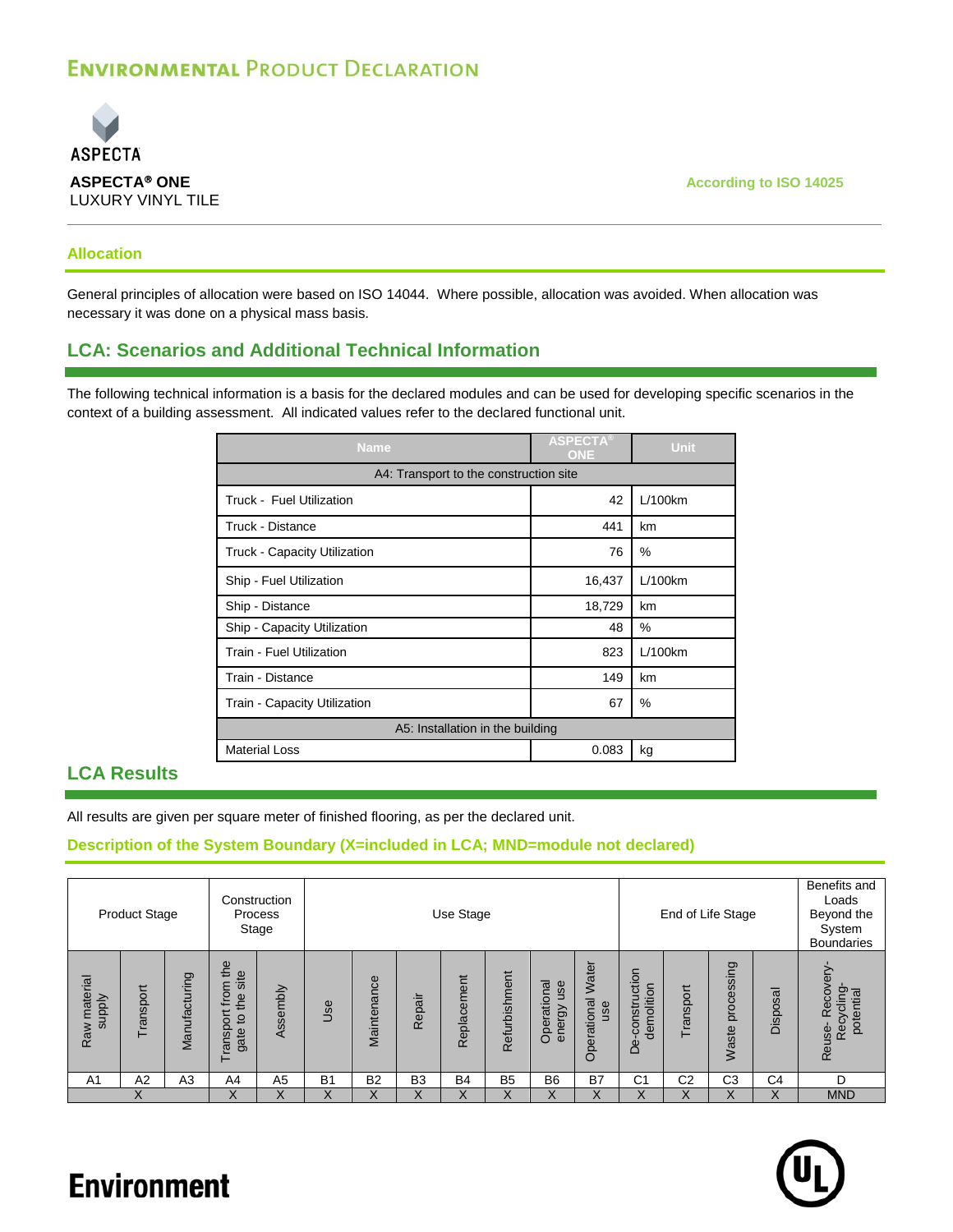

|                                              | Results of the LCA - Environmental Impact, TRACI 2.1 (One Year) |              |                         |                 |                  |                          |              |                |                             |                         |                 |     |  |  |  |
|----------------------------------------------|-----------------------------------------------------------------|--------------|-------------------------|-----------------|------------------|--------------------------|--------------|----------------|-----------------------------|-------------------------|-----------------|-----|--|--|--|
| Parameter                                    | Unit                                                            | $A1-A3$      | A <sub>4</sub>          | A <sub>5</sub>  | B <sub>1</sub>   | <b>B2</b>                | <b>B3-B7</b> | C <sub>1</sub> | C <sub>2</sub>              | C <sub>3</sub>          | C <sub>4</sub>  |     |  |  |  |
| Global Warming Air,<br>incl. biogenic carbon | [kg CO2-<br>Equiv.]                                             | 7.85E+00     | 8.32E-<br>01            | $1.75E + 0$     | $0.00E + 0$      | $8.71E + 0$<br>0         | $0.00E + 0$  | $0.00E + 0$    | $5.63E -$<br>02             | $0.00E + 0$             | 7.16E-<br>02    | N/A |  |  |  |
| Ozone Depletion Air                          | [kg CFC 11-<br>Equiv.]                                          | 4.94E-09     | 4.22E-<br>12            | $1.51E -$<br>10 | $0.00E + 0$      | 1.07E-<br>09             | $0.00E + 0$  | $0.00E + 0$    | 3.88E-<br>13                | $0.00E + 0$             | 7.09E-<br>14    | N/A |  |  |  |
| Acidification                                | [kg SO2-<br>Equiv.]                                             | 2.29E-02     | $1.27E -$<br>02         | $3.17E -$<br>03 | $0.00E + 0$      | 2.18E-<br>02             | $0.00E + 0$  | $0.00E + 0$    | $2.43E -$<br>04             | $0.00E + 0$             | $4.62E -$<br>04 | N/A |  |  |  |
| Eutrophication                               | [kg N-Equiv.]                                                   | .23E-03      | 5.39E-<br>04            | 2.86E-<br>04    | $0.00E + 0$      | 8.33E-<br>0 <sub>3</sub> | $0.00E + 0$  | $0.00E + 0$    | $2.04E -$<br>0 <sub>5</sub> | $0.00E + 0$             | $3.85E -$<br>05 | N/A |  |  |  |
| Smog Air                                     | [kg O3-Equiv.]                                                  | 4.05E-01     | 2.67E-<br>01            | 5.47E-<br>02    | $0.00E + 0$      | 3.20E-<br>01             | $0.00E + 0$  | $0.00E + 0$    | 8.05E-<br>03                | $0.00E + 0$<br>$\Omega$ | $9.01E -$<br>03 | N/A |  |  |  |
| Abiotic Depletion for<br>fossil resources    | [MJ surplus<br>energy                                           | $2.05E + 01$ | $1.54E + 0$<br>$\Omega$ | $4.36E + 0$     | $0.00E + 0$<br>0 | $2.47E + 0$              | $0.00E + 0$  | $0.00E + 0$    | 1.07E-<br>01                | $0.00E + 0$<br>$\Omega$ | 1.16E-<br>01    | N/A |  |  |  |

## **Results of the LCA – Environmental Impact: 1 m<sup>2</sup> of installed finished flooring**

| Results of the LCA - Environmental Impact, CML2001 (One year) - Jan. 2016 |                               |                 |                 |                |                |                          |                  |                |                          |                |                 |     |  |  |
|---------------------------------------------------------------------------|-------------------------------|-----------------|-----------------|----------------|----------------|--------------------------|------------------|----------------|--------------------------|----------------|-----------------|-----|--|--|
| Parameter                                                                 | Unit                          | $A1-A3$         | A4              | A <sub>5</sub> | B <sub>1</sub> | <b>B2</b>                | <b>B3-B7</b>     | C <sub>1</sub> | C <sub>2</sub>           | C <sub>3</sub> | C <sub>4</sub>  | D   |  |  |
| Global Warming Potential                                                  | [kg CO2-Equiv.]               | $7.91E + 0$     | 8.34E-<br>01    | $.75E + 0$     | $0.00E + 0$    | $8.82E + 0$              | $0.00E + 0$      | $0.00E + 0$    | 5.64E-<br>02             | $0.00E + 0$    | 7.19E-<br>02    | N/A |  |  |
| Ozone Layer Depletion<br>Potential                                        | [kg R11-Equiv.]               | $3.91E -$<br>09 | 3.97E-<br>12    | 1.42E-<br>10   | $0.00E + 0$    | 1.00E-<br>09             | $0.00E + 0$      | $0.00E + 0$    | 3.65E-<br>13             | $0.00E + 0$    | 6.75E-<br>14    | N/A |  |  |
| <b>Acidification Potential</b>                                            | [kg SO2-Equiv.]               | $2.16E -$<br>02 | $1.15E -$<br>02 | 2.88E-<br>03   | $0.00E + 0$    | 1.84E-<br>02             | $0.00E + 0$      | $0.00E + 0$    | $.81E-$<br>04            | $0.00E + 0$    | 4.24E-<br>04    | N/A |  |  |
| <b>Eutrophication Potential</b>                                           | [kg Phosphate-<br>Eauiv.1     | 2.59E-<br>03    | 1.49E-<br>03    | 5.57E-<br>04   | $0.00E + 0$    | 7.61E-<br>0 <sub>3</sub> | $0.00E + 0$      | $0.00E + 0$    | 4.90E-<br>0 <sub>5</sub> | $0.00E + 0$    | 5.77E-<br>05    | N/A |  |  |
| Photochem. Ozone<br><b>Creation Potential</b>                             | <b>Ika Ethene-</b><br>Equiv.] | $2.31E -$<br>03 | $5.26E -$<br>04 | 3.69E-<br>04   | $0.00E + 0$    | $2.10E -$<br>03          | $0.00E + 0$      | $0.00E + 0$    | .93E-<br>0 <sub>5</sub>  | $0.00E + 0$    | $3.33E -$<br>05 | N/A |  |  |
| Abiotic Depletion                                                         | [kg Sb-Equiv.]                | $.88E-$<br>05   | $9.01E -$<br>08 | 5.20E-<br>06   | $0.00E + 0$    | 2.20E-<br>05             | $0.00E + 0$      | $0.00E + 0$    | 9.63E-<br>09             | $0.00E + 0$    | 2.52E-<br>08    | N/A |  |  |
| Abiotic Depletion for<br>fossil resources                                 | [MJ surplus<br>energy         | $.62E + 0$      | $1.11E + 0$     | $3.32E + 0$    | $0.00E + 0$    | 1.96E+0                  | $0.00E + 0$<br>0 | $0.00E + 0$    | 7.92E-<br>01             | $0.00E + 0$    | $9.26E -$<br>01 | N/A |  |  |

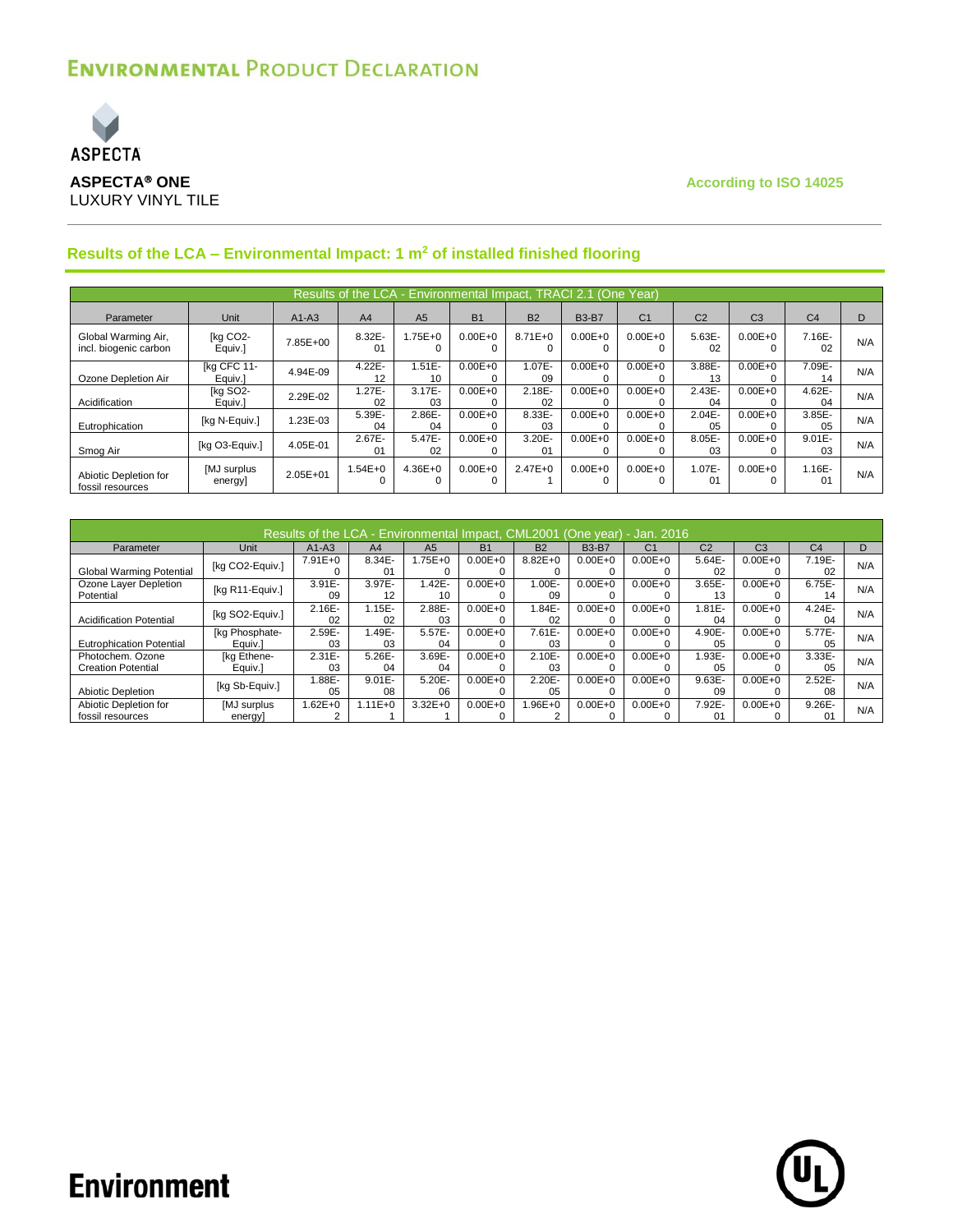

## **Results of the LCA – Resource Use: 1 m<sup>2</sup> of installed finished flooring**

|              |                                                                                                                        |              |                |                |              | Results of the LCA - Resource Use |                                                                                                                           |                                     |                |                |                |     |
|--------------|------------------------------------------------------------------------------------------------------------------------|--------------|----------------|----------------|--------------|-----------------------------------|---------------------------------------------------------------------------------------------------------------------------|-------------------------------------|----------------|----------------|----------------|-----|
| Parameter    | Unit                                                                                                                   | $A1-A3$      | A <sub>4</sub> | A <sub>5</sub> | <b>B1</b>    | <b>B2</b>                         | <b>B3-B7</b>                                                                                                              | C <sub>1</sub>                      | C <sub>2</sub> | C <sub>3</sub> | C <sub>4</sub> | D   |
| PERE         | MJ, net calorific value                                                                                                | 5.73E+00     | 1.79E-01       | 9.38E-01       | $0.00E + 00$ | $9.54E + 00$                      | $0.00E + 00$                                                                                                              | $0.00E + 00$                        | $.94E-02$      | $0.00E + 00$   | 1.12E-01       | N/A |
| <b>PERM</b>  | MJ, net calorific value                                                                                                | $0.00E + 00$ | $0.00E + 00$   | $0.00E + 00$   | $0.00E + 00$ | $0.00E + 00$                      | $0.00E + 00$                                                                                                              | $0.00E + 00$                        | N/A            |                |                |     |
| <b>PERT</b>  | MJ, net calorific value                                                                                                | $0.00E + 00$ | $9.54E + 00$   | $0.00E + 00$   | $0.00E + 00$ | 1.94E-02                          | $0.00E + 00$                                                                                                              | 1.12E-01                            | N/A            |                |                |     |
| <b>PENRE</b> | MJ, net calorific value                                                                                                | 1.68E+02     | $1.12E + 01$   | $3.46E + 01$   | $0.00E + 00$ | $2.07E + 02$                      | $0.00E + 00$                                                                                                              | $0.00E + 00$                        | 7.95E-01       | $0.00E + 00$   | 9.59E-01       | N/A |
| <b>PENRM</b> | MJ, net calorific value                                                                                                | $0.00E + 00$ | $0.00E + 00$   | $0.00E + 00$   | $0.00E + 00$ | $0.00E + 00$                      | $0.00E + 00$                                                                                                              | $0.00E + 00$                        | $0.00E + 00$   | $0.00E + 00$   | $0.00E + 00$   | N/A |
| <b>PENRT</b> | MJ, net calorific value                                                                                                | 1.68E+02     | $1.12E + 01$   | $3.46E + 01$   | $0.00E + 00$ | $2.07E + 02$                      | $0.00E + 00$                                                                                                              | $0.00E + 00$                        | 7.95E-01       | $0.00E + 00$   | 9.59E-01       | N/A |
| <b>SM</b>    | Kg                                                                                                                     | $0.00E + 00$ | $0.00E + 00$   | $0.00E + 00$   | $0.00E + 00$ | $0.00E + 00$                      | $0.00E + 00$                                                                                                              | $0.00E + 00$                        | $0.00E + 00$   | $0.00E + 00$   | $0.00E + 00$   | N/A |
| <b>RSF</b>   | MJ, net calorific value                                                                                                | $0.00E + 00$ | $0.00E + 00$   | $0.00E + 00$   | $0.00E + 00$ | $0.00E + 00$                      | $0.00E + 00$                                                                                                              | $0.00E + 00$                        | $0.00E + 00$   | $0.00E + 00$   | $0.00E + 00$   | N/A |
| <b>NRSF</b>  | MJ, net calorific value                                                                                                | $0.00E + 00$ | $0.00E + 00$   | $0.00E + 00$   | $0.00E + 00$ | $0.00E + 00$                      | $0.00E + 00$                                                                                                              | $0.00E + 00$                        | $0.00E + 00$   | $0.00E + 00$   | $0.00E + 00$   | N/A |
| <b>FW</b>    | M <sup>3</sup>                                                                                                         | 2.26E+00     | 3.19E-02       | 4.11E-01       | $0.00E + 00$ | 4.53E+00                          | $0.00E + 00$                                                                                                              | $0.00E + 00$                        | 2.17E-03       | $0.00E + 00$   | 5.32E-02       | N/A |
| PERE         | Use of renewable primary energy excluding renewable primary<br>energy resources used as raw materials                  |              |                |                |              | <b>PENRT</b>                      | Total use of nonrenewable primary energy resources (primary<br>energy and primary energy resources used as raw materials) |                                     |                |                |                |     |
| PERM         | Use of renewable primary energy resources used as raw materials                                                        |              |                |                |              | <b>SM</b>                         | Use of secondary materials                                                                                                |                                     |                |                |                |     |
| <b>PERT</b>  | Total use of renewable primary energy resources (primary energy<br>and primary energy resources used as raw materials) |              |                |                |              | <b>RSF</b>                        |                                                                                                                           | Use of renewable secondary fuels    |                |                |                |     |
| <b>PENRE</b> | Use of nonrenewable primary energy excluding nonrenewable<br>primary energy resources used as raw materials            |              |                |                |              | <b>NRSF</b>                       |                                                                                                                           | Use of nonrenewable secondary fuels |                |                |                |     |
| <b>PENRM</b> | Use of nonrenewable primary energy resources used as raw<br>materials                                                  |              |                |                |              | <b>FW</b>                         |                                                                                                                           | Net use of fresh water              |                |                |                |     |

## **Results of the LCA – Output Flows and Waste Categories: 1 m<sup>2</sup> of installed finished flooring**

|             | Results of the LCA - Waste and Output Flows |              |                |                |                            |              |              |                                                              |                               |                |                |     |  |  |  |
|-------------|---------------------------------------------|--------------|----------------|----------------|----------------------------|--------------|--------------|--------------------------------------------------------------|-------------------------------|----------------|----------------|-----|--|--|--|
| Parameter   | <b>Unit</b>                                 | $A1-A3$      | A <sub>4</sub> | A <sub>5</sub> | <b>B1</b>                  | <b>B2</b>    | <b>B3-B7</b> | C <sub>1</sub>                                               | C <sub>2</sub>                | C <sub>3</sub> | C <sub>4</sub> | D   |  |  |  |
| HWD         | Kg                                          | $0.00E + 00$ | $0.00E + 00$   | $0.00E + 00$   | $0.00E + 00$               | $0.00E + 00$ | $0.00E + 00$ | $0.00E + 00$                                                 | $0.00E + 00$                  | $0.00E + 00$   | $0.00E + 00$   | N/A |  |  |  |
| <b>NHWD</b> | Kg                                          | $5.91E + 00$ | 7.75E-02       | $1.25E + 00$   | $0.00E + 00$               | $1.22E + 01$ | $0.00E + 00$ | $0.00E + 00$                                                 | 7.64E-03                      | $0.00E + 00$   | $4.61E + 00$   | N/A |  |  |  |
| <b>RWD</b>  | Kg                                          | 2.51E-03     | 1.95E-05       | 5.53E-04       | $0.00E + 00$               | 4.51E-03     | $0.00E + 00$ | $0.00E + 00$                                                 | 1.39E-06                      | $0.00E + 00$   | 1.29E-05       | N/A |  |  |  |
| <b>CRU</b>  | Kg                                          | $0.00E + 00$ | $0.00E + 00$   | $0.00E + 00$   | $0.00E + 00$               | $0.00E + 00$ | $0.00E + 00$ | $0.00E + 00$                                                 | $0.00E + 00$                  | $0.00E + 00$   | $0.00E + 00$   | N/A |  |  |  |
| <b>MFR</b>  | Kg                                          | $0.00E + 00$ | $0.00E + 00$   | $0.00E + 00$   | $0.00E + 00$               | $0.00E + 00$ | $0.00E + 00$ | $0.00E + 00$                                                 | $0.00E + 00$                  | $0.00E + 00$   | $0.00E + 00$   | N/A |  |  |  |
| <b>MET</b>  | Kg                                          | $0.00E + 00$ | $0.00E + 00$   | $0.00E + 00$   | $0.00E + 00$               | $0.00E + 00$ | $0.00E + 00$ | $0.00E + 00$<br>$0.00E + 00$<br>$0.00E + 00$<br>$0.00E + 00$ |                               |                |                | N/A |  |  |  |
| EEE         | MJ, net calorific<br>value                  | $0.00E + 00$ | $0.00E + 00$   | $0.00E + 00$   | $0.00E + 00$               | $0.00E + 00$ | $0.00E + 00$ | $0.00E + 00$                                                 | $0.00E + 00$                  | $0.00E + 00$   | $0.00E + 00$   | N/A |  |  |  |
| <b>EET</b>  | MJ, net calorific<br>value                  | $0.00E + 00$ | $0.00E + 00$   | $0.00E + 00$   | $0.00E + 00$               | $0.00E + 00$ | $0.00E + 00$ | $0.00E + 00$                                                 | $0.00E + 00$                  | $0.00E + 00$   | $0.00E + 00$   | N/A |  |  |  |
| <b>HWD</b>  | Disposed-of-hazardous WASTE                 |              |                |                |                            |              | <b>MFR</b>   |                                                              | Materials for recycling       |                |                |     |  |  |  |
| <b>NHWD</b> | Disposed-of non-hazardous WASTE             |              |                |                |                            |              | <b>MET</b>   |                                                              | Materials for energy recovery |                |                |     |  |  |  |
| <b>RWD</b>  | Disposed-of Radioactive WASTE               |              |                | EEE            | Exported electrical energy |              |              |                                                              |                               |                |                |     |  |  |  |
| <b>CRU</b>  | Components for reuse                        |              |                |                |                            |              | EET          |                                                              | Exported thermal energy       |                |                |     |  |  |  |